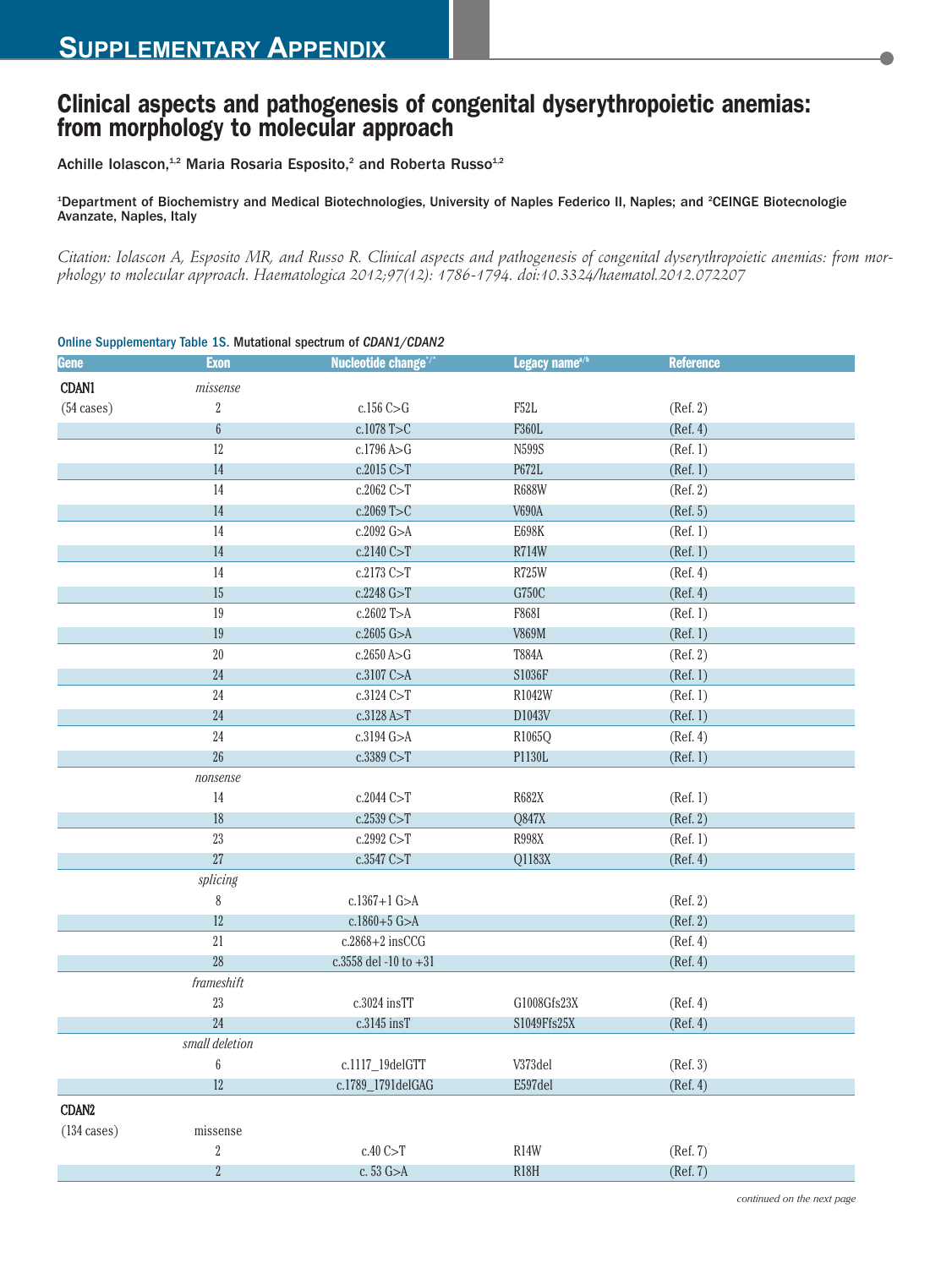| Continued from the previous page |                                                                |                   |           |
|----------------------------------|----------------------------------------------------------------|-------------------|-----------|
| $\overline{2}$                   | $c.74$ C $>A$                                                  | P <sub>25</sub> H | (Ref. 13) |
| $\overline{2}$                   | c.197 G>A                                                      | C66Y              | (Ref. 8)  |
| $\sqrt{4}$                       | $c.325$ G $>A$                                                 | E109K             | (Ref. 7)  |
| $6\,$                            | $c.640$ C $\gt$ T                                              | Q214X             | (Ref. 12) |
| $\sqrt{7}$                       | c.716A > G                                                     | D239G             | (Ref. 7)  |
| $\,8$                            | c.938 G>A                                                      | <b>R313H</b>      | (Ref. 7)  |
| $\,8$                            | c.953T>C                                                       | <b>I318T</b>      | (Ref. 7)  |
| $\boldsymbol{9}$                 | $c.1043$ A $>C$                                                | D348A             | (Ref. 6)  |
| 10                               | c.1157 A>G                                                     | Q386R             | (Ref. 7)  |
| 11                               | $c.1254$ T $>G$                                                | <b>I418M</b>      | (Ref. 10) |
| 11                               | c.1307 C>T                                                     | S436L             | (Ref. 10) |
| 12                               | c.1385 A > G                                                   | Y462C             | (Ref. 7)  |
| 13                               | c.1453 A>G                                                     | T485A             | (Ref. 12) |
| 13                               | c.1489C > T                                                    | <b>R497C</b>      | (Ref. 7)  |
| 13                               | c.1508 G>A                                                     | R503Q             | (Ref. 9)  |
| 14                               | c.1571C > T                                                    | A524V             | (Ref. 7)  |
| 14                               | c.1588C > T                                                    | <b>R530W</b>      | (Ref. 7)  |
| 14                               | $c.1589$ G $>A$                                                | <b>R530Q</b>      | (Ref. 9)  |
| 14                               | c.1654C > T                                                    | L552F             | (Ref. 10) |
| 15                               | c.1685A > G                                                    | Y562C             | (Ref. 9)  |
| 15                               | c.1733 T>C                                                     | L578P             | (Ref. 10) |
| 15                               | c.1735 T>A                                                     | <b>Y579N</b>      | (Ref. 10) |
| $16\,$                           | c.1808 C>T                                                     | S603L             | (Ref. 6)  |
| 16                               | c.1832 G>C                                                     | <b>R611P</b>      | (Ref. 10) |
| 16                               | c.1858 A>G                                                     | M620V             | (Ref. 10) |
| 17                               | c.1910 $T > G$                                                 | <b>V637G</b>      | (Ref. 12) |
| 17                               | c.1968 T>G                                                     | F656L             | (Ref. 9)  |
| 18                               | c.2101C > T                                                    | <b>R701C</b>      | (Ref. 6)  |
| 18                               | c.2129C > T                                                    | <b>T710M</b>      | (Ref. 11) |
| 19                               | c.2166A > C                                                    | <b>K723Q</b>      | (Ref. 9)  |
| 19                               | c.2180 C>T                                                     | <b>S727F</b>      | (Ref. 12) |
| 20                               | c.2270 A > C                                                   | <b>H757P</b>      | (Ref. 10) |
| nonsense                         |                                                                |                   |           |
| $\,2$                            | $c.71$ G $>A$                                                  | W24X              | (Ref. 13) |
| $\boldsymbol{3}$                 | c.235 $C > T$                                                  | R79X              | (Ref. 7)  |
| $\mathbf 5$                      | c.367 C>T                                                      | R123X             | (Ref. 10) |
| 5                                | c.568C>T                                                       | <b>R190X</b>      | (Ref. 6)  |
| $\boldsymbol{6}$                 | c.649C > T                                                     | <b>R217X</b>      | (Ref. 7)  |
| $\overline{7}$                   | c.790 C>T                                                      | <b>R264X</b>      | (Ref. 7)  |
| $\,8\,$                          | c.970 C>T                                                      | R324X             | (Ref. 7)  |
| $9\phantom{.0}$                  | c.1015C > T                                                    | <b>R339X</b>      | (Ref. 10) |
| 10                               | c.1201C>T                                                      | R401X             | (Ref. 7)  |
| 14                               |                                                                | <b>R535X</b>      |           |
|                                  | c.1603C > T                                                    |                   | (Ref. 10) |
| 14                               | c.1648 C>T                                                     | <b>R550X</b>      | (Ref. 9)  |
| $14\,$                           | c.1660 C <t< td=""><td><b>R554X</b></td><td>(Ref. 6)</td></t<> | <b>R554X</b>      | (Ref. 6)  |
| splicing                         |                                                                |                   |           |
| $\overline{2}$                   | $c.221 + 31$ A>G                                               |                   | (Ref. 10) |
| $\sqrt{3}$                       | $c.279 + 3 A > G$                                              |                   | (Ref. 10) |
| $\boldsymbol{6}$                 | $c.689+1$ G $>A$                                               |                   | (Ref. 7)  |
| $\boldsymbol{9}$                 | $c.1109+1$ G $>A$                                              |                   | (Ref. 10) |
| $9\phantom{.0}$                  | $c.1109 + 5$ G $>A$                                            |                   | (Ref. 10) |
| 19                               | c.2149-2 A>G                                                   |                   | (Ref. 10) |
| frameshift                       |                                                                |                   |           |
| $\sqrt{3}$                       | c.222-817_366+4242del                                          | Q75EfsX7          | (Ref. 7)  |
| 5                                | c.387(del G)                                                   | L129LfsX26        | (Ref. 10) |